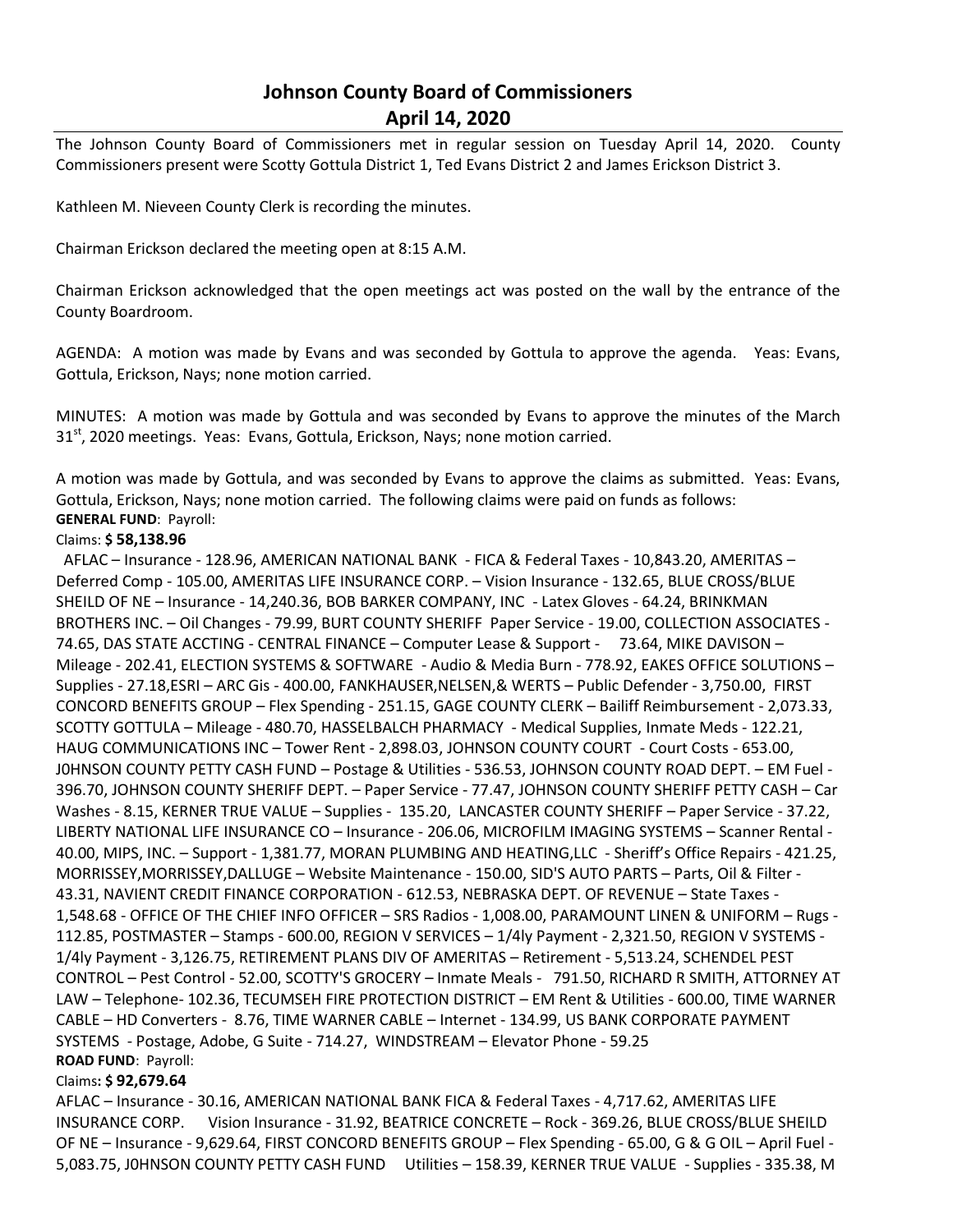& M SUPPLY COMPANY - Tires/Repairs - 3,006.95, MARTIN MARIETTA MATERIALS – Rock - 62,266.80, MATHESON TRI-GAS INC – Supplies - 292.63, MIDWEST SERVICE & SALES CO – Supplies, Blades, Signs & Posts - 1,689.00, NEBRASKA DEPT. OF REVENUE - State Taxes - 686.04, PARAMOUNT LINEN & UNIFORM Rugs - 28.14, RDO TRUCK CENTER COMPANY – Parts - 469.00, RETIREMENT PLANS DIV OF AMERITAS – Retirement - 2,449.52, SENECA SANITATION – Trash Pickup - 60.00, T. O. HAAS TIRE – Tires/Repairs - 1,068.78, TRUCK CENTER COMPANIES – Parts - 220.41, VILLAGE OF STERLING - Utilities - 12.00, WASHINGTON NATIONAL INS COMPANY – Insurance - 9.25

#### **RECORD PRESERVATION FUND:**

Claims**: \$125.12**

MIPS INC. – Register of Deeds - 125.12

**RELIEF FUND:** Claims: **\$500.00** FOX FUNERAL HOME – Funeral Expenses - 500.00

**INHERITANCE TAX FUND:** Claims: \$**2,214.09** BNSF RAILWAY COMPANY – Flashers & Gates -2,214.09

**911 EMERGENCY MANAGEMENT FUND:** Claims: **\$2,299.44** WINDSTREAM NEBRASKA INC - 911 Phones - 2,299.44

#### **AMBULANCE SERVICE FUND:**

Claims**: \$1,009.76** ETHAN THIES – Refund - 10.23, JOHNSON COUNTY HOSPITAL – Medical Supplies - 360.87, JOHNSON COUNTY ROAD DEPT. Fuel/ Ambulance – 128.34, JOHNSON COUNTY RURAL HEALTH CARE – Refund - 100.00, MATHESON TRI-GAS INC – Supplies - 87.32, QUICK MED CLAIMS – Contract Billing - 323.00

A motion was made by Evans and was seconded by Gottula to approve Resolution 20-10 Authorizing the Chairman of the Johnson County Board of Commissions to sign the project program agreement between Johnson County and the NDOT, the County Bridge Match Program. Yeas: Evans, Gottula, Erickson, Nays; none motion carried.

The Board signed the contract with Midwest Service and Sales Company for Project C-49 (286) Vesta Northeast.

Highway Supt. Matt Schaardt gave his report on Roads build ups, ditch clean outs, and culverts

A motion was made by Gottula, and was seconded by Erickson to approve Resolution No. 20-11 a Resolution Access Policy- Rules- Permit. Yeas: Gottula, Erickson, Nays: Evans, Motion Carried.

EMA Amanda Burki gave and update report on Covid-19

The board acknowledged the Clerk of the District Court Fee Report for Match 2020.

The board reviewed the proposals on the Life Insurance and AD & D for county employees. Bids were received from Community Insurance Company, and State Farm Life Insurance Company After review of the bids and the policy that we currently have the board decided to stay with our current Company National Insurance.

The Chairman signed the Joinder Agreement with National Insurance for Group Term Life Insurance.